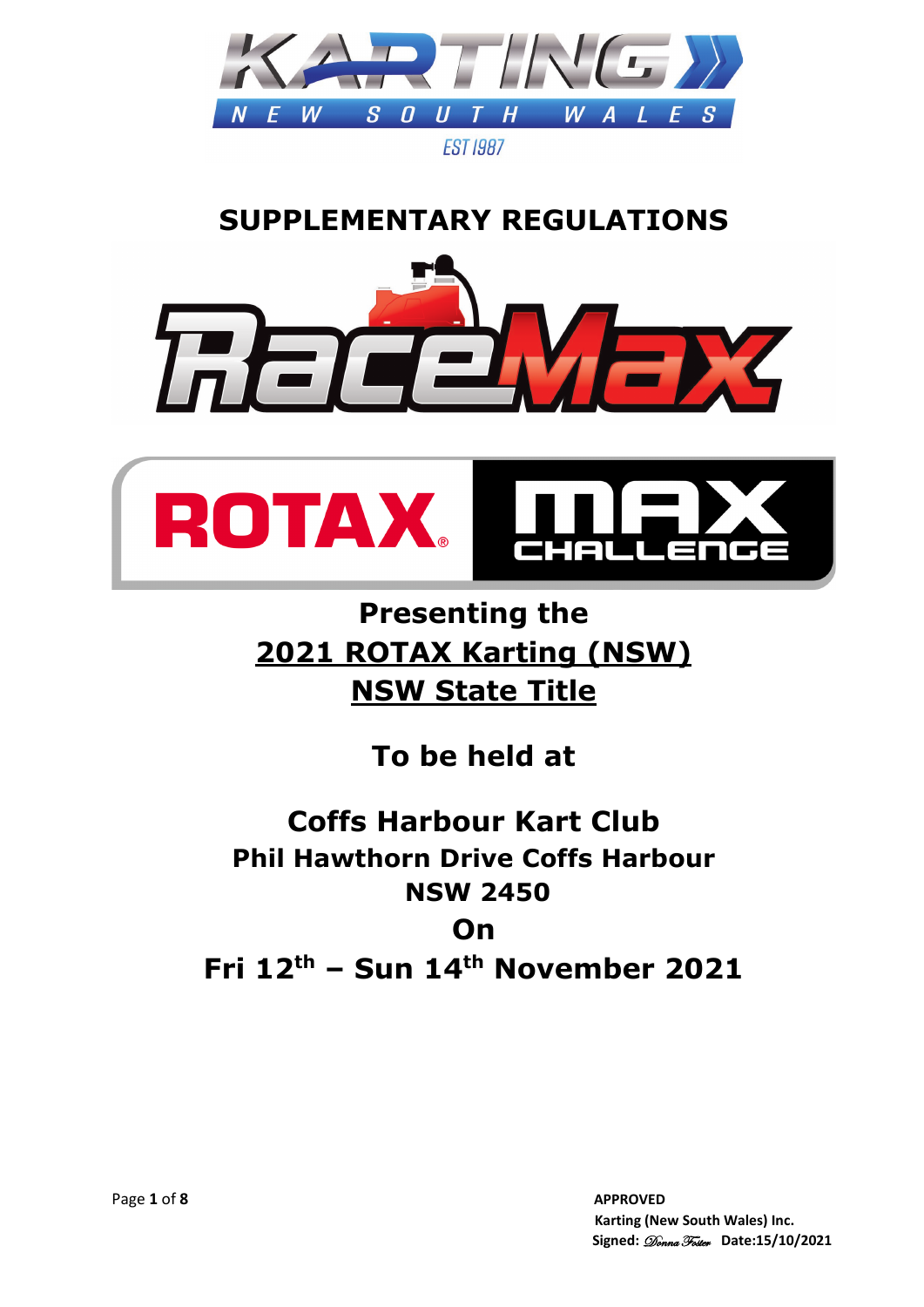

## **KARTING NSW SUPPLEMENTARY REGULATIONS STATE TITLE MEETING PERMIT NUMBER: ROT/21-1102 A. MEETING ANNOUNCEMENT**

**MEETING TITLE: 2021 Rotax NSW State Title**

**MEETING STATUS: STATE TITLE**

**VENUE:** Coffs Harbour Kart Club

**MEETING DATES/TIMES: Start: Friday 12th November 2021 Ends: Sunday 14th November 2021 HOST CLUB / ORGANISER:** Karting (New South Wales) Inc. Phone: 02 4731 5000 Email: admin@kartingnsw.com.au **ORGANISER NAME(S):** RaceMax – Richard Bethune, Tim Craig, Coffs Harbour Kart Club:- Phone: 0472 901 228 Email: Sales@rotax.com.au

**These Supplementary Regulations shall apply to KNSW Sanctioned Events together with:**

- **Current KNSW Guidelines ("KNSW Guidelines") to Reduce Covid-19 (Coronavirus) Risk at KNSW Sanctioned Events;**
- **The Major Recreational Facility Covid-19 Safety Plan as defined in the NSW Public Health Order for Coffs Harbour Kart Racing Club which shall be in effect for the Event.**
- **Proof of Vaccination required for anyone over 16 years of age attending the Facility in accordance with the NSW Public Health Orders**
- **Any additional requirements as needed by the NSW Public Health Orders in force at the time of this Event (including postponing or cancelling the event).**

#### **MEETING OFFICIALS:**

| Chief Steward:             | Victor Maastricht          |
|----------------------------|----------------------------|
| Stewards:                  | Darren Chick, Shayne Brown |
| Clerk of Course:           | Steve Fisher               |
| Assistant Clerk of Course: | Helen Voysey, Mick Booth   |
| Secretary of the Meeting:  | Marianne Baillie           |
| Starter:                   | <b>Trevor Voysey</b>       |
| Chief Timekeeper:          | Marianne Baillie           |
| Chief Scrutineer:          | Graeme Abbott              |
| Scrutineers:               | Trevor White, Carl White   |
| Fuel Tester:               | Graeme Abbott              |
| Tyre Tester:               | Carl White                 |
| <b>Barcoding Official:</b> | Carl White                 |
| Grid Marshal:              | Eddie Ruiz                 |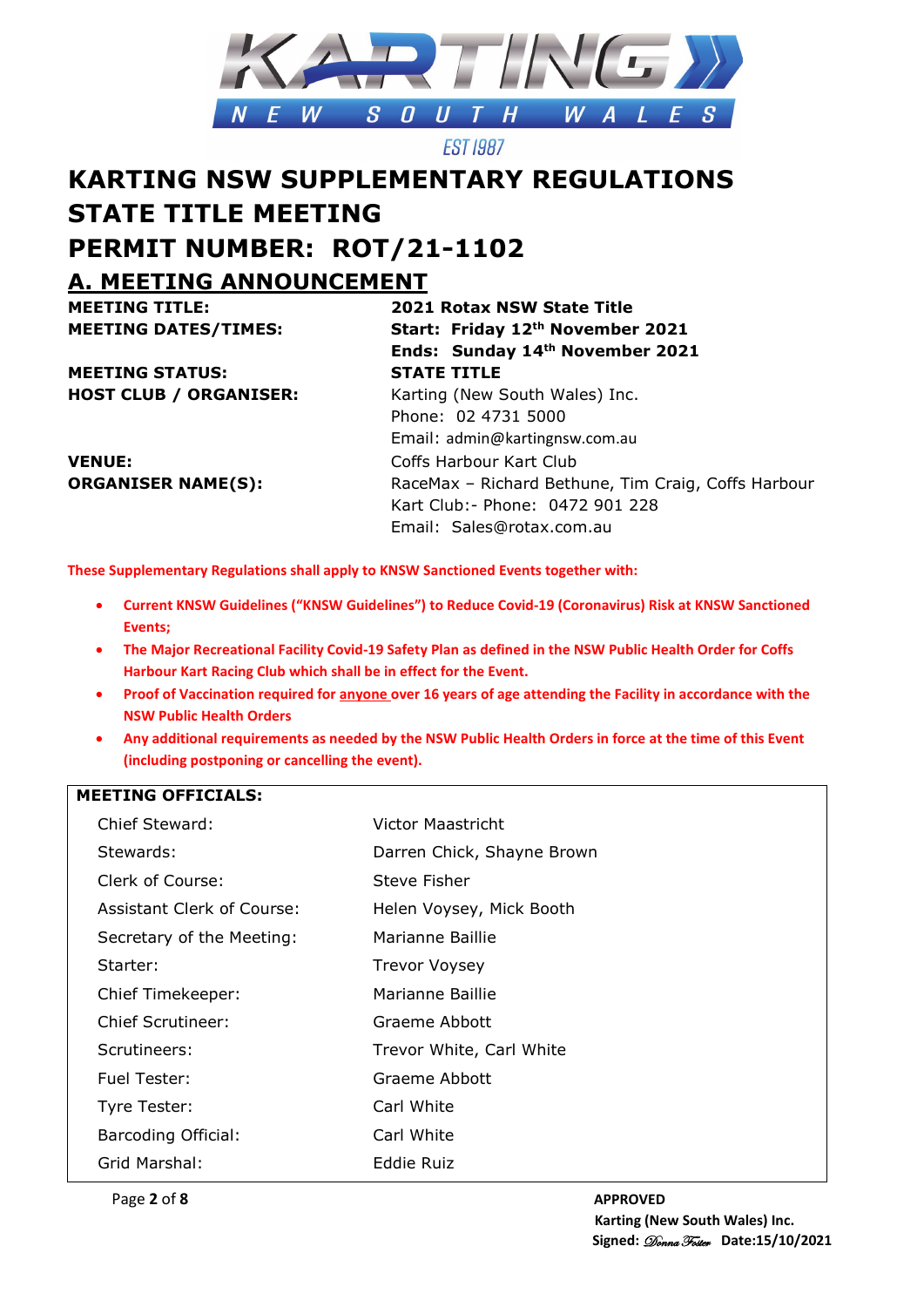

#### **EST 1987**

| <b>Scales Marshal:</b>          | <b>TBA</b>                              |
|---------------------------------|-----------------------------------------|
| Emergency/Medical Services:     | Mobile 1 <sup>st</sup> Aid              |
| Safety Officer:                 | James Morrison                          |
| Noise Control Marshal:          | Steve Fisher                            |
| Pit Marshal:                    | Colette Morrison                        |
| Announcer:                      | Robert Brandolini                       |
| Media Co-ordinator:             | James Morrison                          |
| State Officials Coordinator:    | Steve Fisher                            |
| <b>State Technical Advisor:</b> | <b>Graeme Abbott</b>                    |
| <b>TRACK DETAILS:</b>           |                                         |
| Track Name:                     | Coffs Harbour Kart Racing Club          |
| Track Address:                  | Phil Hawthorn Dr Coffs Harbour NSW 2450 |
| Race Track Option/Length:       | Track A, 907m                           |
| Direction of Driving:           | Clockwise                               |
| Race Track Density:             | 36                                      |
| Stewards Office:                | <b>Control Tower</b>                    |
| Mechanical Breakdown Lane:      | Won't be in use at this Meeting.        |
| Parc Ferme Area:                | Confined Area Beside Weigh Shed         |

### **B. MEETING ENTRY**

#### **ENTRIES:**

| Entries Open:          | Friday 15th October 6.00pm                    |
|------------------------|-----------------------------------------------|
| <b>Entries Close:</b>  | Wednesday 10 <sup>th</sup> November at 5.00pm |
| Late Entries Accepted: | Yes (at the organisers discretion)            |

#### **ELIGIBLE CLASSES:**

| Rotax Micro Max              | Rotax 125 Light                                                                                 |
|------------------------------|-------------------------------------------------------------------------------------------------|
| Rotax Mini Max               | Rotax 125 Heavy                                                                                 |
| Rotax Junior Max             | Rotax DD2                                                                                       |
| Senior Max Restricted @177kg | Rotax DD2 Masters                                                                               |
|                              | Senior Max Restricted - is NOT a State Titles Class it is a demonstration class - with trophies |
|                              |                                                                                                 |

#### to the top 3 Only as per the Rotax Series Regulations.

Each Class/Division must have a minimum of six (6) Entries to constitute a Class/Division. If less than six (6) genuine entries are received, the class may not be contested.

#### **ENTRY FEE(S):**

The Entry Fee for each Class / Division at this Meeting including GST is as follows:

| <b>Classes:</b>              | <b>Entry Fee with bottle of Oil</b> | 2 Classes with one bottle of oil |
|------------------------------|-------------------------------------|----------------------------------|
| Micro & Mini Max             | \$275.00                            | N/A                              |
| Junior, Senior Light & Heavy | \$295.00                            | \$500.00                         |
| DD2 & DD2M                   | \$295.00                            | \$500.00                         |
| Page 3 of 8                  |                                     | <b>APPROVED</b>                  |

 **Karting (New South Wales) Inc. Signed:** Donna Foster **Date:15/10/2021**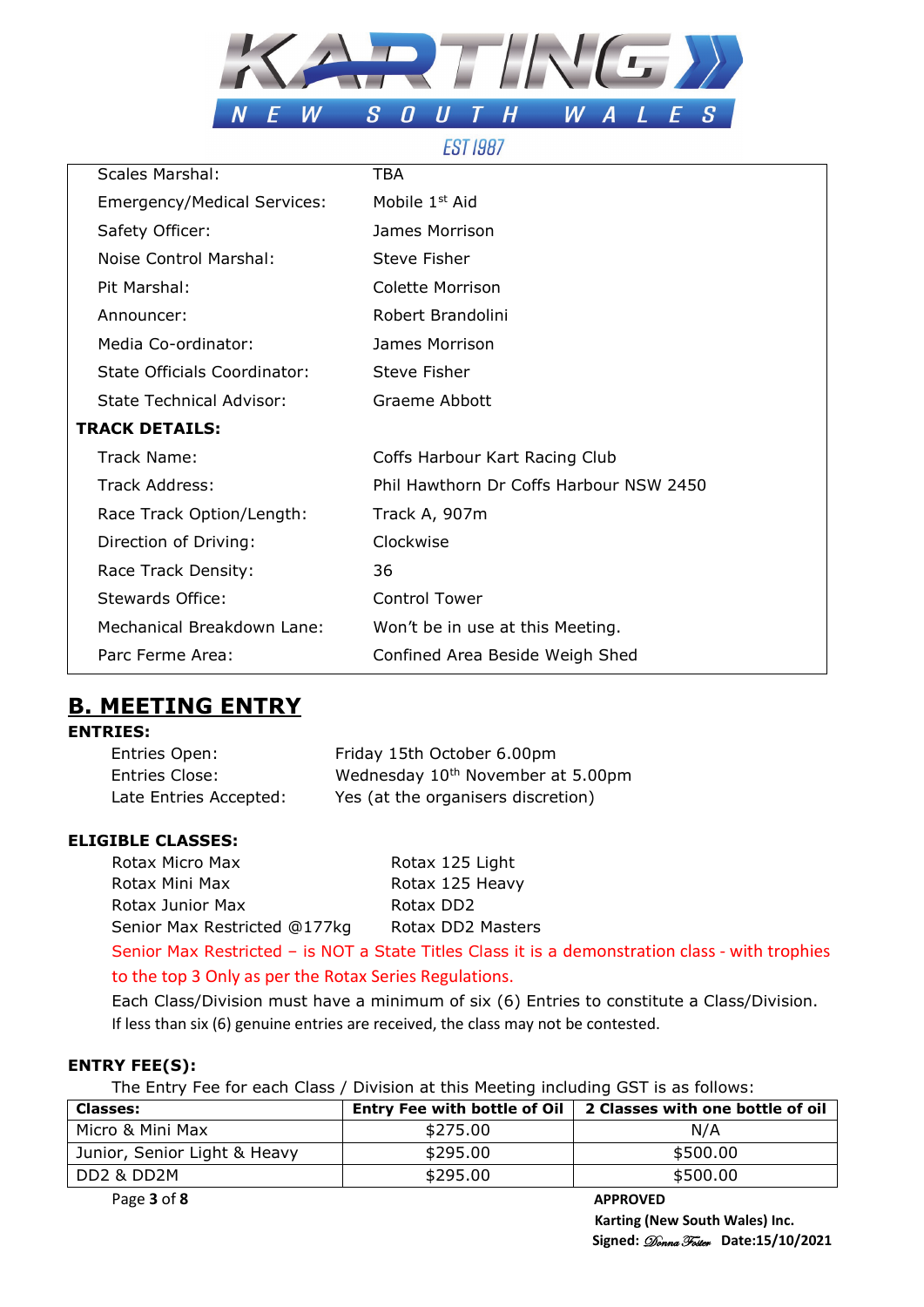

| EST 198. |  |
|----------|--|
|          |  |

#### **ENTRY PROCEDURE:**

Senior Max Restricted

(Non State Championship Class)

Each Entry for this Meeting must be made by sending the authorised **KNSW Entry Form** to **racing@rotax.com.au** which shall include payment of the Entry Fee using your Credit Card: Visa, Mastercard, with details to be provided on the authorised KNSW Entry Form. Any credit card payments will incur a processing Fee.

#### **CONDITIONS OF ENTRY:**

Eligibility is limited to Drivers who hold the correct KNSW licence applicable for the Class/Division. Acceptance or refusal of any entry is in accordance with the Regulations.

The Secretary of the Meeting reserves the right to allocate/change competition race numbers in accordance with the Regulations.

The Organisers reserve the right to abandon, postpone or cancel any event in accordance with the Regulations.

In the event of a Class/Division having insufficient entry numbers, the Drivers will be refunded their Entry fees.

## **C. MEETING FORMAT**

#### **FORMAT OF CLASS/DIVISION RACING:**

| Practice                      | There will be five (5) practice session(s) on the Friday, all timed.<br>All practice session(s) will be 8 minutes in duration. |                                            |  |
|-------------------------------|--------------------------------------------------------------------------------------------------------------------------------|--------------------------------------------|--|
| Qualifying                    | There will be one (1) timed Qualifying session per Class, or oversubscribed                                                    |                                            |  |
|                               | group, of eight (8) minutes duration.                                                                                          |                                            |  |
| <b>Heat Races</b>             | Will be as listed below.                                                                                                       |                                            |  |
| <b>Oversubscribed Classes</b> | Maximum Grid 36 per class.                                                                                                     |                                            |  |
| Race                          | Distance / Laps                                                                                                                | <b>Grid Determination</b>                  |  |
| Heats 1, 2 & 3                | Micro & Mini Max -10 Laps                                                                                                      | Based on Qualifying result.                |  |
|                               | All others - 12 Laps                                                                                                           |                                            |  |
| Pre-Final                     | Micro & Mini Max - 15 Laps                                                                                                     | Lowest combined points from Heats 1, 2, 3. |  |
|                               | All others - 18 Laps                                                                                                           |                                            |  |
| Final                         | Micro & Mini Max - 18 Laps                                                                                                     | Finishing position from Pre-Final.         |  |
|                               | All others $-22$ Laps                                                                                                          |                                            |  |

The finishing order of the Final Race determines the winning positions and state Champion in each class.

#### **GRID PROCEDURE & POINT SCORES:**

The Zero point score system will be used for all race finishing points.

i.e.  $1^{st}=0$ ,  $2^{nd}=2$ ,  $3^{rd}=3$  and so on with one point being added for each finishing place.

Page 4 of 8 APPROVED

## **Karting (New South Wales) Inc. Signed:** Donna Foster **Date:15/10/2021**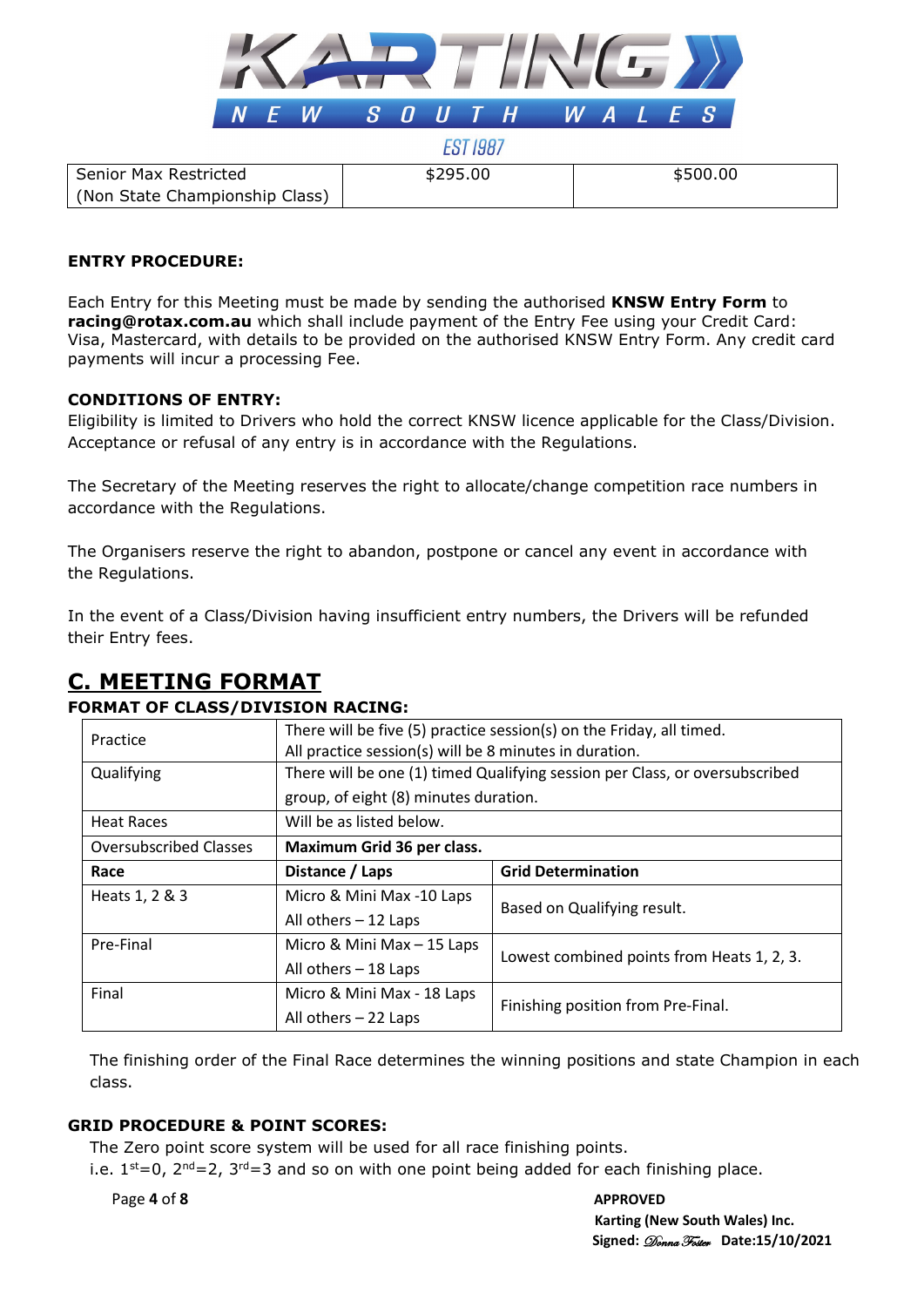

Non-Starters and non-finishers will be awarded a finishing position (after all finishers) based on the number of laps completed, from highest to lowest. In instances of a tie on laps, the Driver with the lower grid position will be awarded the lower points.

Any driver excluded from a race will be awarded points equal to the number of entries in the race plus one.

#### **TROPHIES & PRIZES:**

 Trophies will be presented to the first three (3) finishers in the Final Race of each class. Other prizes/awards may be presented at the discretion of the Club/Organiser.

#### **D. MEETING TIMETABLE**

Track will be closed for practice from Monday  $8<sup>th</sup>$  November until Friday  $12<sup>th</sup>$  November. The Track will open on Thursday 8<sup>th</sup> July for Pit Allocation and Setup only.

| <b>DATE</b><br>DAY /      | <b>TIME</b>   | <b>ACTIVITY / COMMENTS</b>                                 |
|---------------------------|---------------|------------------------------------------------------------|
| Thursday 11 <sup>th</sup> | 9.00am        | Track Gates open.                                          |
|                           | 9am-4pm       | Load in to pit area only                                   |
| Friday 12th               | 7.00am        | Track Gates open.                                          |
|                           | 7.00am        | Canteen opens.                                             |
|                           | 7.45am        | Briefing & Welcome                                         |
|                           | 8.00am        | <b>Practice Commences</b>                                  |
|                           | 2.00pm        | Race Entry Confirmations 2 <sup>nd</sup> window canteen    |
|                           | 4.00pm        | <b>Practice Concludes</b>                                  |
|                           | 3.00pm-5.00pm | Race tyre Allocation and scanning at RaceMax Truck         |
| Saturday 13th             | 7.00am        | Track Gates open.                                          |
|                           | 7.00am        | Canteen opens.                                             |
|                           | 7.00am-8.00am | Random Scrutineering.                                      |
|                           | 7.00am-8.00am | Entry confirmations.                                       |
|                           | 8.10am        | Drivers briefing - via electronic or Mic (no congregating) |
|                           | 8.30am        | Tuning Run followed by Qualifying and Heat Races           |
| Sunday 14th               | 7.00am        | Track Gates open.                                          |
|                           | 7.00am        | Canteen opens.                                             |
|                           | 8.00am        | Morning warmups                                            |
|                           | 10.00am       | Pre-Finals commence, finals will commence at the           |
|                           |               | completion of the Pre-Finals.                              |
|                           | 2.30pm        | (Approx) Presentation.                                     |
|                           |               | (Must be minimum of 30 mins after Racing completion).      |

A full Meeting Timetable will be published with starting times for all events, once entries have closed and all Classes/Divisions that will be racing finalised.

### **E. MEETING CONDITIONS**

Page **5** of **8** APPROVED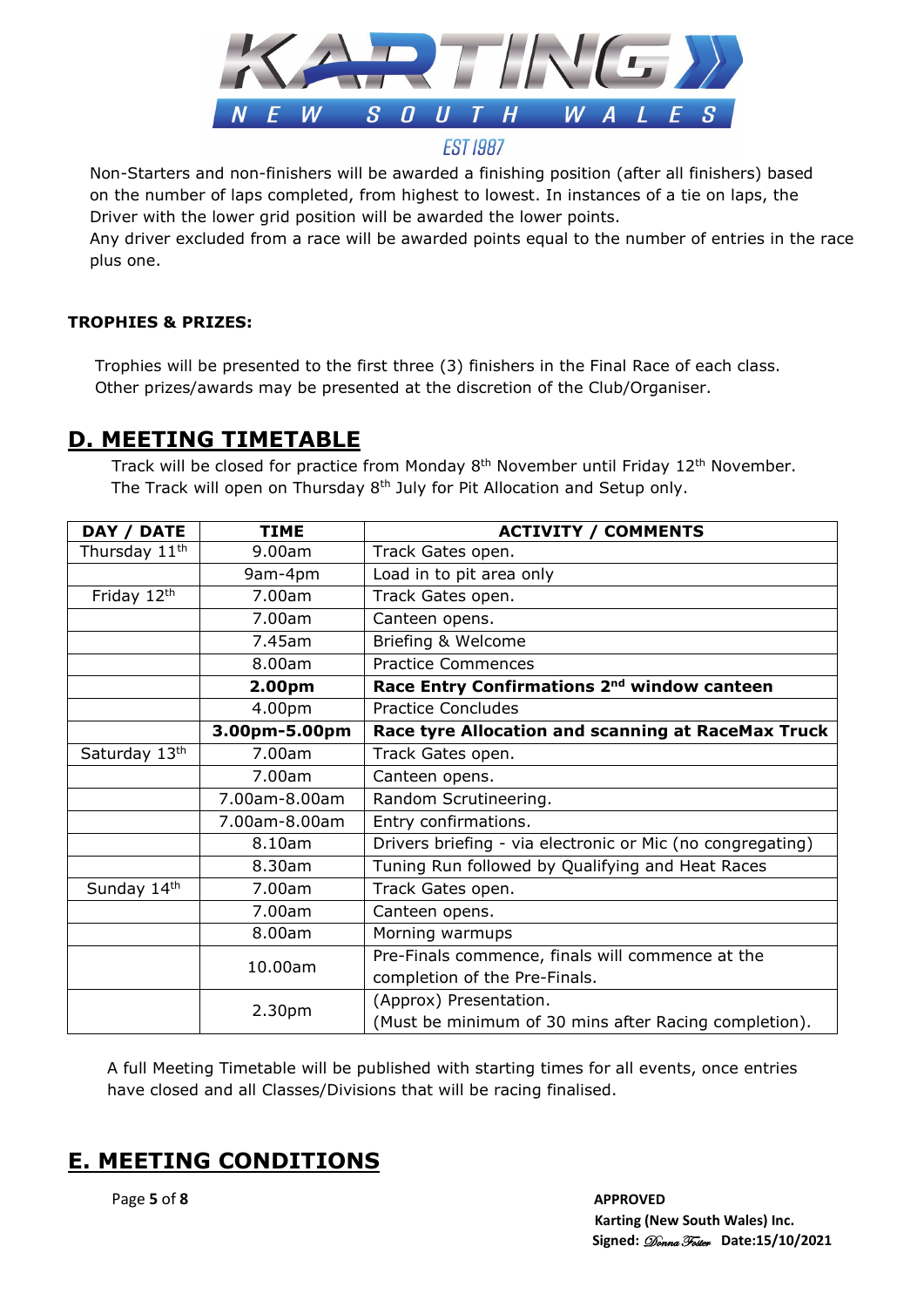

#### **CONTROL FUEL:**

Control Fuel Will be used at this Meeting as per Technical Regulations T.4.

BP Ultimate 98 unleaded fuel must be purchased from:

BP South Service Centre Pacific Highway Coffs Harbour NSW 2450

The Fuel may be purchased up to two days prior to the Meeting.

Proof of purchase of the fuel must be retained and produced to the Chief Scrutineer or Fuel Tester if required.

#### **CONTROL OIL:**

XPS Full Synthetic Oil (Z297461) can only be used.

#### **SPARK PLUGS:**

Must be the Denso or NGK models specified, as per Regulations.

#### **SEALS & TAGS:**

Each engine must be sealed, and each chassis must be tagged, in accordance with the Technical Regulations T.7.1.

#### **TRANSPONDERS:**

Compatible timing transponders must be fitted in accordance with the Technical Regulations T.3.14, for **all Official Practice, Qualifying, Heats and Finals.**

#### **VIDEO RECORDING SYSTEMS:**

Must be used as per the Technical Regulations.

#### **TYRES:**

The only tyres in use for Rotax classes will be MOJO tyres.

|              |                     |          |                         |                           | KT12SLW2 |
|--------------|---------------------|----------|-------------------------|---------------------------|----------|
| Rotax Light  | Mojo D <sub>2</sub> | Mojo W3  | <b>Rotax Restricted</b> | <b>Maxxis Spol Dunlop</b> |          |
| Rotax Junior | Mojo D <sub>2</sub> | Mojo W3  | DD2 Master              | Mojo D5                   | Mojo W3  |
| Mini Max     | Mojo C2             | Mojo CW  | Rotax DD2               | Mojo D5                   | Mojo W3  |
| Micro Max    | Mojo C2             | Mojo CW  | Rotax Heavy             | Mojo D2                   | Mojo W3  |
| Class        | Dry Tyre            | Wet Tyre | Class                   | Dry Tyre                  | Wet Tyre |

#### **TYRE POOLING:**

Will be used.

#### **NOSECONES:**

#### **The CIK-FIA Drop Down Nose Cones will not be used.**

#### **CLASSES WITH RESTRICTORS:**

Karting NSW *may* issue Control restrictors to Competitors in the Micro and Mini Max classes. The Control restrictor will be issued for the duration of each Event and MUST be returned at the completion of each Meeting.

Should any Competitor fail to return their Control restrictor(s) by 5.00pm on the Sunday of the Meeting, there will be a \$100.00 fine imposed by Karting NSW and their Series points for the Round will be forfeited.

At the completion of the Meeting, the Control restrictors will also be checked and any found to have been tampered with, will have further action taken in accordance with Technical Regulations T.3.13.

#### **PUBLIC RELATIONS:**

Page **6** of **8** APPROVED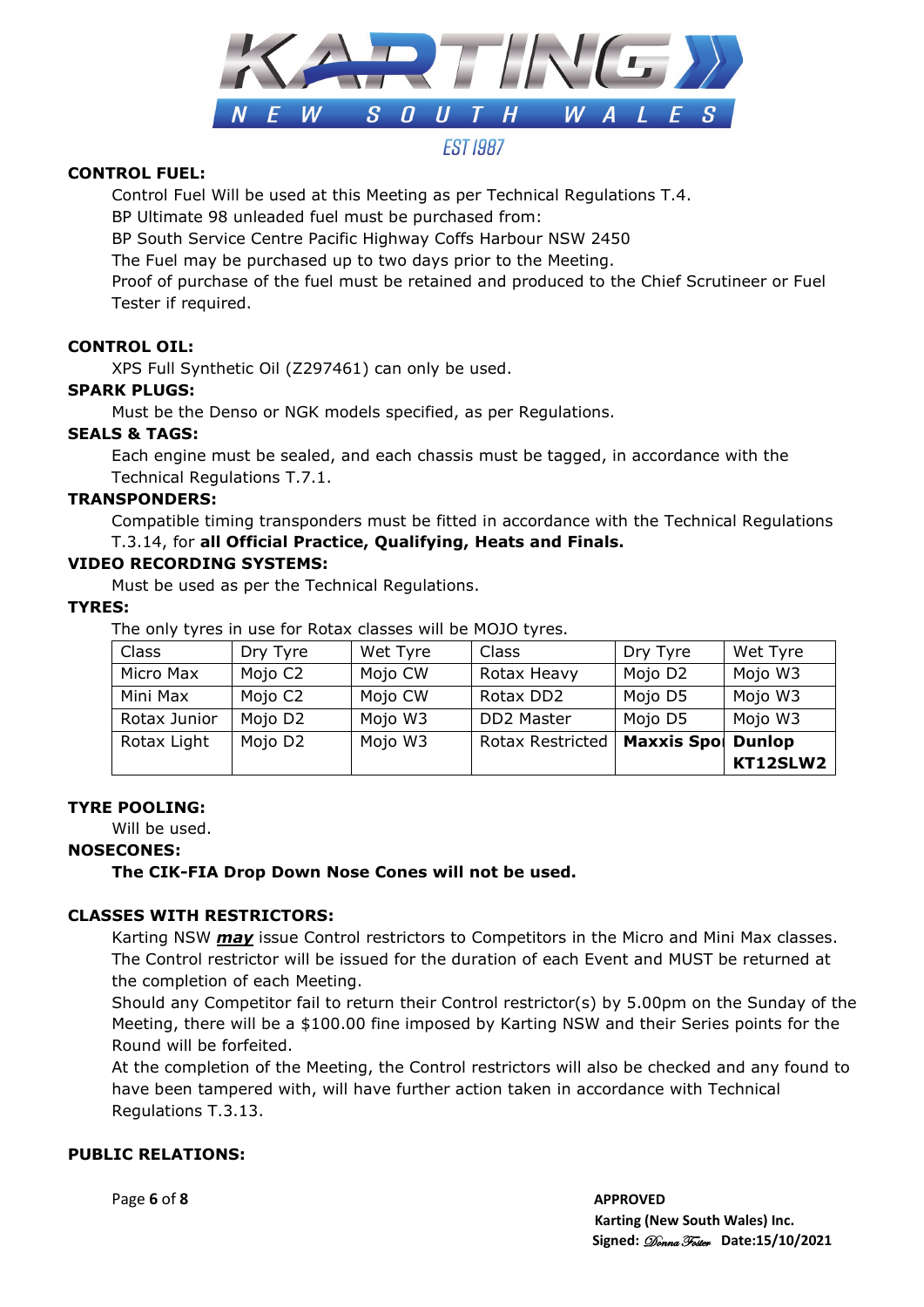

Teams/Competitors may be required to make themselves available for photographs, interviews or other media related activities. The Organisers will advise when this may be required.

## **F. CLUB/TRACK REQUIREMENTS**

#### **MEDICAL SERVICES:**

Any Medical assistance that is required outside of the operating hours when Karts are not on the Race Track please contact 000. The address to give to the Emergency Services is:

**Phil Hawthorn Drive, Coffs Harbour NSW 2450**

#### **KART RETRIEVAL:**

Retrieval of Karts is at the discretion of the Clerk of Course.

Pit Crew must only enter the Race Track area when permitted by the Grid Marshall or Clerk of Course, and then only if wearing a HIGH VISIBILITY Safety Vest or Clothing on the upper torso.

#### **ANIMALS:**

Subject to the applicable laws which may govern the access of animals, no animals are allowed anywhere within the Track precinct, other than Registered Service Dogs.

#### **SECURITY:**

#### **Security Will not be provided however there will be competitors camping at the facility.**

#### **OTHER:**

All Competitors will be advised by the Club/Pit Marshal regarding vehicle/trailer access and parking arrangements.

No dumping of Fuel or Tyres, please make your own arrangements.

No unlicenced driving of motor vehicles permitted at the Track.

No Kart engine starts any day before 8.00am or during Drivers Briefing.

Overnight camping Is permitted on the grounds.

Canteen facilities will be available on all days. Hours to be advised.

The Club Does have EFT facilities.

Please keep the Ambulance gate/entrance clear at all times.

#### **COVID-19 REQUIREMENTS:**

The event shall be conducted in accordance with Coffs Harbour Kart Racing Club Covid-19 Safety Plan in place at the time of the Meeting Date. Scrutineering, Drivers Briefing and Drivers Sign On shall all take place electronically The event shall not be authorised to commence until the Chief Steward and Clerk of the Course (jointly) complete the KNSW Covid-19 Race Day Checklist.

## **G. CRITICAL INCIDENT CONTACTS**

Page **7** of **8** APPROVED

 **Karting (New South Wales) Inc. Signed:** Donna Foster **Date:15/10/2021**